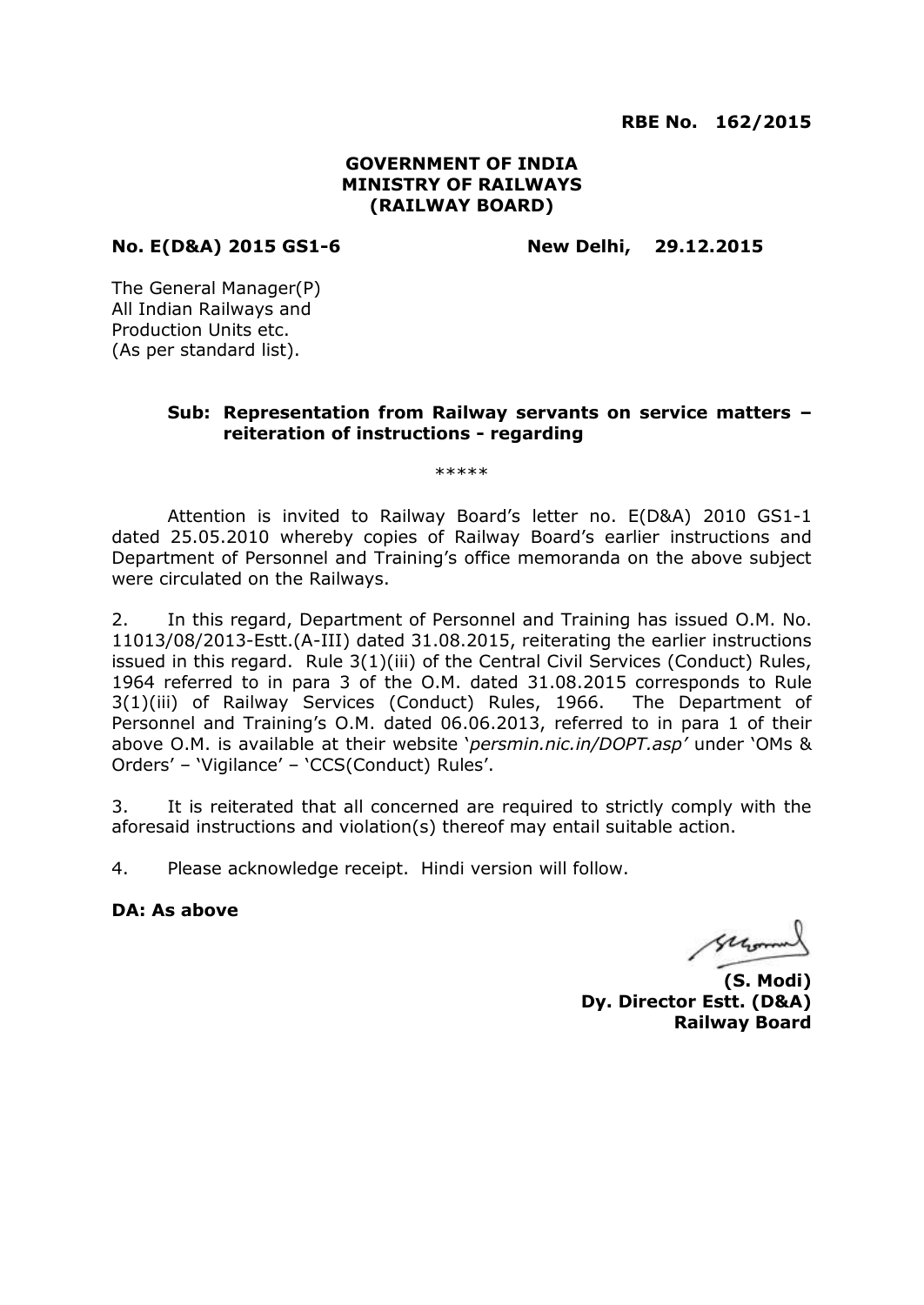**आरबीई सं. 162/2015** 

**भारत सरकार रेल मंत्रालय (रेलवे बोर्ड)** 

**सं. ई(र्ीएंर्ए) 2015 जीएस1-6 नई दिल् लn, दिनांक: 29.12.2015**

**महाप्रबंधक (कार्मडक) सभी भारतीय रेलें और उत पािन ाकाायां आदि (मानक सूची के अनुसार)** 

**ववषय: सेवा मामलों में रेल सेवकों से प्राप् त अ् यावेिन से संबंतधत अनुिें ों को िोहराना।** 

\*\*\*\*\*

रेलवे बोर्ड के दिनांक 25.05.2010 के पत्र सं. ई(डीएंडए) 2010 जीएस1-1 की ओर आपका ध्यान दिलाया जाता है जिसके तहत रेलवे बोर्ड के पहले के अन्देशों और उपर्युक्त विषय पर कार्मिक एवं प्रशिक्षण विभाग के कार्यालय ज्ञापन की प्रतियां रेलों को परिपत्रित की गई थी।

2. कार्मिक एवं प्रशिक्षण विभाग ने 31.08.2015 को कार्यालय ज्ञापन सं. 11013/08/2013 स्था.(ए-।।।) जारी किया है, जिसमें इस संबंध में पूर्व में जारी किए गए अनुदेशों को दोहराया गया है। दिनांक 31.08.2015 के कार्यालय ज्ञापन के पैरा 3 में उल्लिखित केन्द्रीय लोक सेवा (आचरण) नियम, 1964 का नियम 3(1) (iii), रेल सेवा (आचरण) नियम, 1966 के नियम 3(1) (iii) के सदृश है। उनके उपर्युक्त कार्यालय ज्ञापन के पैरा 1 में उल्लिखित कार्मिक एवं प्रशिक्षण विभाग का दिनांक 06.06.2013 का कार्यालय ज्ञापन उनकी वेबसाइट 'persmin.nic.in/DOPT.asp' पर 'OMs & Orders' - 'Vigilance' – 'CCS (Conduct) Rules' पर उपलब्ध है।

3. यह पून: दोहराया जाता है कि सभी संबंधित द्वारा उपर्युक्त अन्**देशों का कड़ाई** से अनुपालन किया जाए और इसके उल्लंघन(उल्लंघनों) पर उचित कार्रवाई की जाए।

4. कृपया पावती दें। **संलग्नक: यथोक्त** 

> $z$  and  $z$  and  $z$ (एस. मोदी) **उप ननिें क स् थापना (अनुं ासन एवं अपील) रेलवे बोर्ड**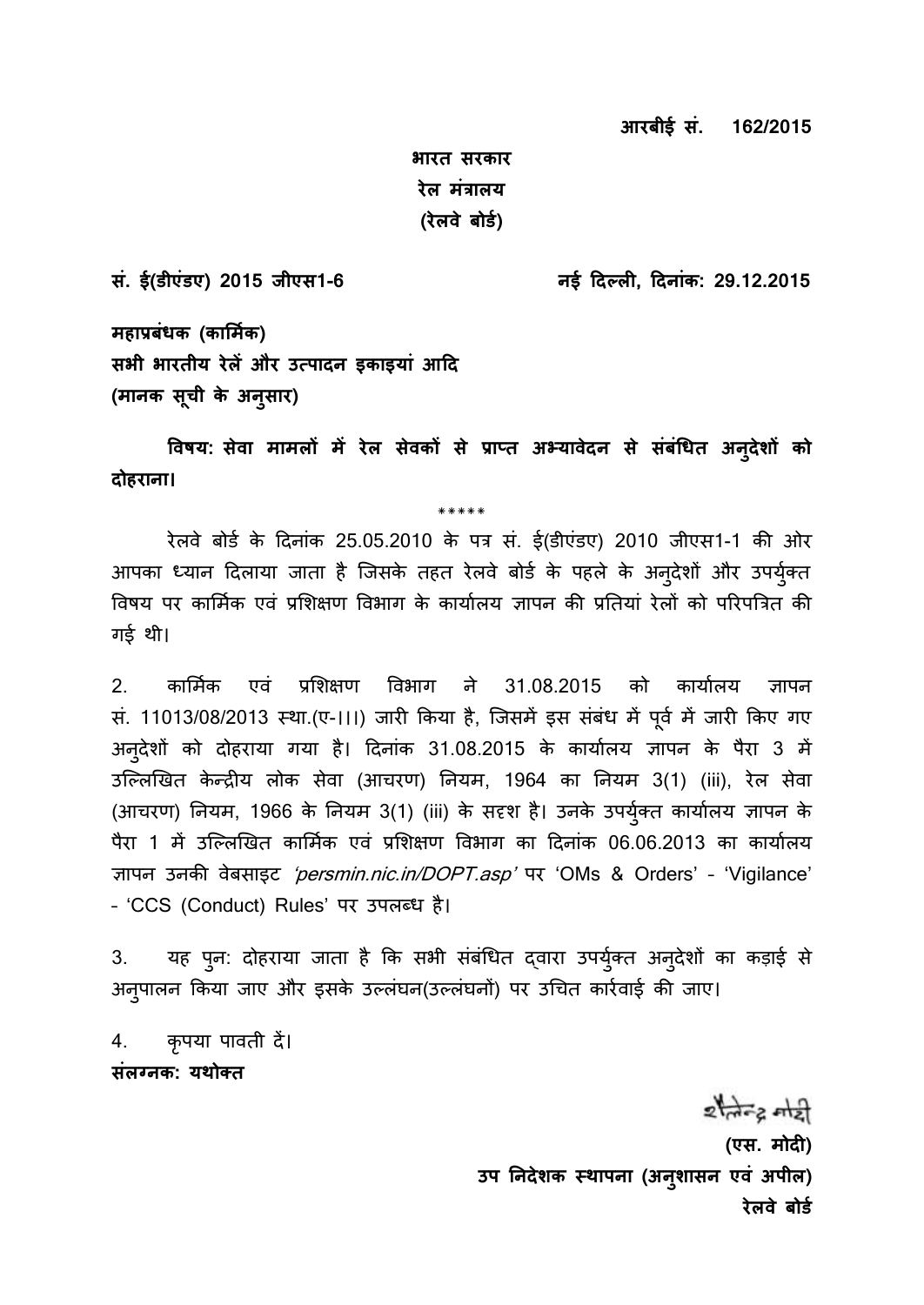### F. No. 11013/08/2013-Estt.(A-III) **Government of India** Ministry of Personnel, Public Grievances & Pensions Department of Personnel & Training **Establishment A-III Desk** \*\*\*\*\*

North Block, New Delhi Dated August 31, 2015

### **OFFICE MEMORANDUM**

#### Representation from Government servant on service matters -Subject: reiteration of instructions - regarding.

The undersigned is directed to refer to O.M. of even number dated 6th June, 2013 wherein instructions have been issued on submission of representation by Government servants about their service matters. In spite of these instructions, it has been observed that Government servants including officers/ officials of para military forces and Army personnel continue to represent directly to the Prime Minister, Minister, Secretary (P) and other higher authorities, directly.

2. As per the existing instructions, wherever, in any matter connected with his service rights or conditions, a Government servant wishes to press a claim or to seek redressal of a grievance, the proper course for him is to address his immediate official superior, or Head of his office, or such other authority at the appropriate level who is competent to deal with the matter in the organisation.

3. Such submission of representations directly to other authorities by- passing the prescribed channel of communication, has to be viewed seriously and appropriate disciplinary action should be taken against those who violate these instructions. This can rightly be treated as an unbecoming conduct attracting the provisions of Rule 3 (1) (iii) of the Central Civil Services (Conduct) Rules, 1964. It is clarified that this would include all forms of communication including through e-mails or public grievances portal etc.

Attention in this connection is also invited to the provision of Rule 20 of CCS  $4.$ (Conduct) Rules, 1964 prohibiting Government servants from bringing outside influence in respect of matter pertaining to his service matter. Representation by relatives of Government servant is also treated as outside influence as clarified vide MHA OM No. F.25/21/63-Estt.(A) dated 19.09.1963

5. It is reiterated that these instructions may be brought to the notice of all Govt. servants including officers/ officials of para military forces and member of armed forces and action taken against those who violate these instructions.

(Mukesh Chaturvedi) Director (E) Telefax: 23093176

To

The Secretaries of All Ministries/Departments of Govt. of India (as per the standard list)

 $---2/-$